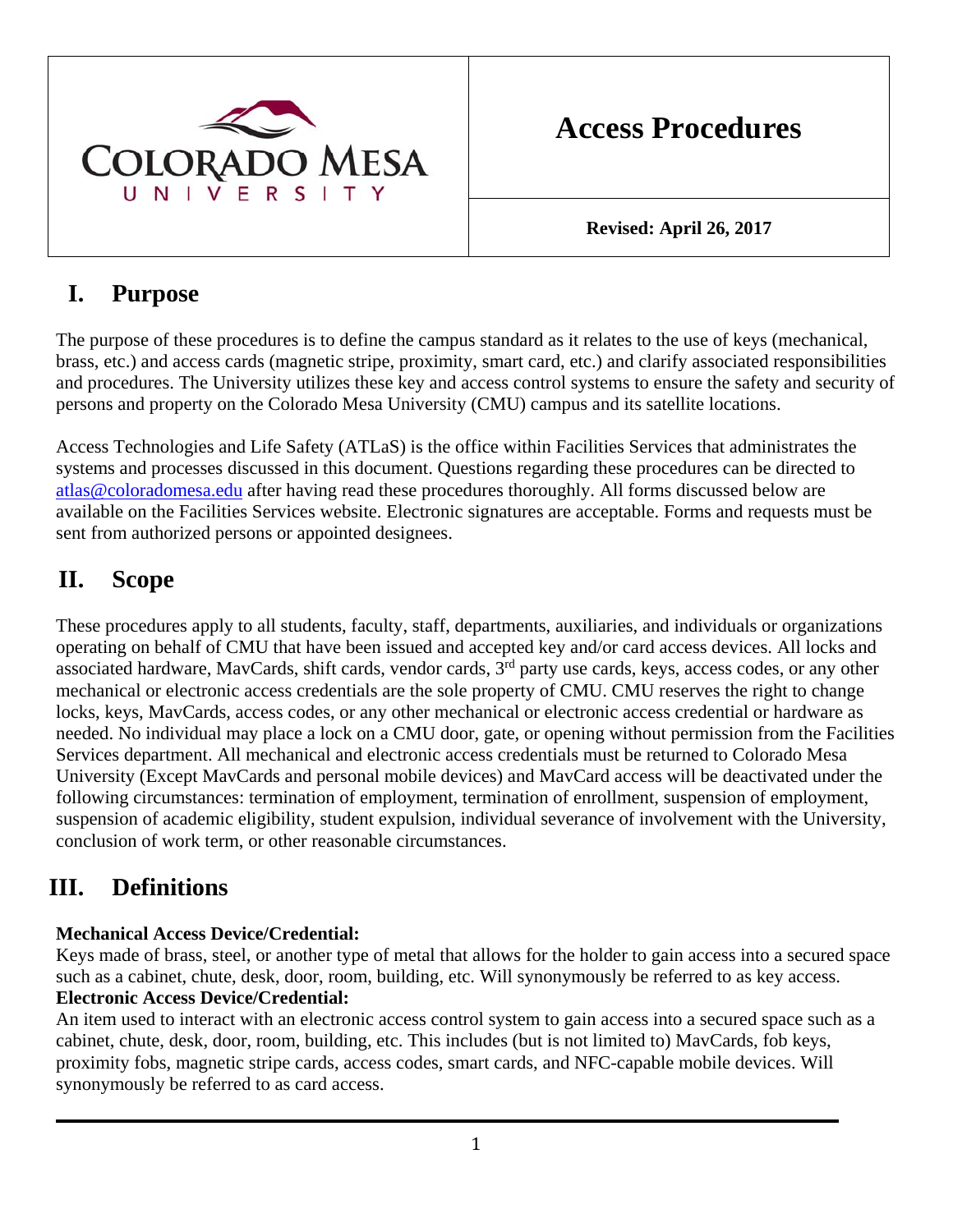### **Presiders and Designees:**

Presiders include Department Heads, Directors or Managers; where there is no Department Head or Director) that preside over a department or area of responsibility are authorized to make request for access devices. They can also designate a single member of a department to submit requests on their behalf.

### **Operating Key:**

Keys that only operate one door, or one door in addition to a common entrance (e.g., suite and office/bedroom) **Master Key/Set:** 

A key or set of keys that operate all doors in a building and/or area of responsibility. For example, Residence Life professional staff may have master keys to residence halls but those keys will not provide access to mechanical/electrical spaces/information technology (outside of area of responsibility). Exceptions may apply.

### **Cross-functional Key:**

A key that can pass spaces of different functions. Offices, classrooms, and computer labs are examples of spaces with different functions.

### **Void Tour:**

When a card is lost, the access continues to work on the lost card. The replacement card, or a void card, must be swiped in every door that the lost card had access for to expunge the lost card from the system. The void tour shall be performed by the individual who lost the card.

## **IV. Term Clarification**

People often use the term 'key' to discuss mechanical keys and/or electronic access cards, calling electronic access cards a 'key' or 'key card.' 'Key' or 'hard key' is best used to describe mechanical credentials. 'Card' or 'access card' is best used to describe electronic credentials.

### **V. Non-Residential Access**

### **A. Keys**

Only Presiders or Designees can to submit key request forms to ATLaS. Further, they can only request keys that operate doors within their own department. A person from one department cannot request a key to a space in another department. The request must come from a Presider/Designee within the department to whom the space belongs. Under certain circumstances, authorized persons may designate someone their area to submit key request forms in his/her stead. The Presider must first provide express written consent to Facilities Services authorizing the Designee. If the Designee changes departments or separates from the University, the designation ceases. Otherwise, the designation may remain in effect until Facilities Services is otherwise notified. Changes in Designee status can be stated in the body of an email to atlas@coloradomesa.edu. **Card access requests cannot be made on key request forms.** 

### **B. Cards**

Card access changes frequently (e.g., semester-to-semester) and requires constant modification of access records. Designees are chosen from each area of responsibility to request updates for card access. Typically, these Designees are Professional Staff Assistants who can request access updates on behalf of the Presider. An email from the Presider is required to authenticate the Designee and only a single Designee can manage the request process for each department. The Card Access Request spreadsheet must be updated on the shared ATLaS R: Drive and contain card access requests to spaces only in the designee's area of responsibility. **Key requests cannot be made on card access request spreadsheets.**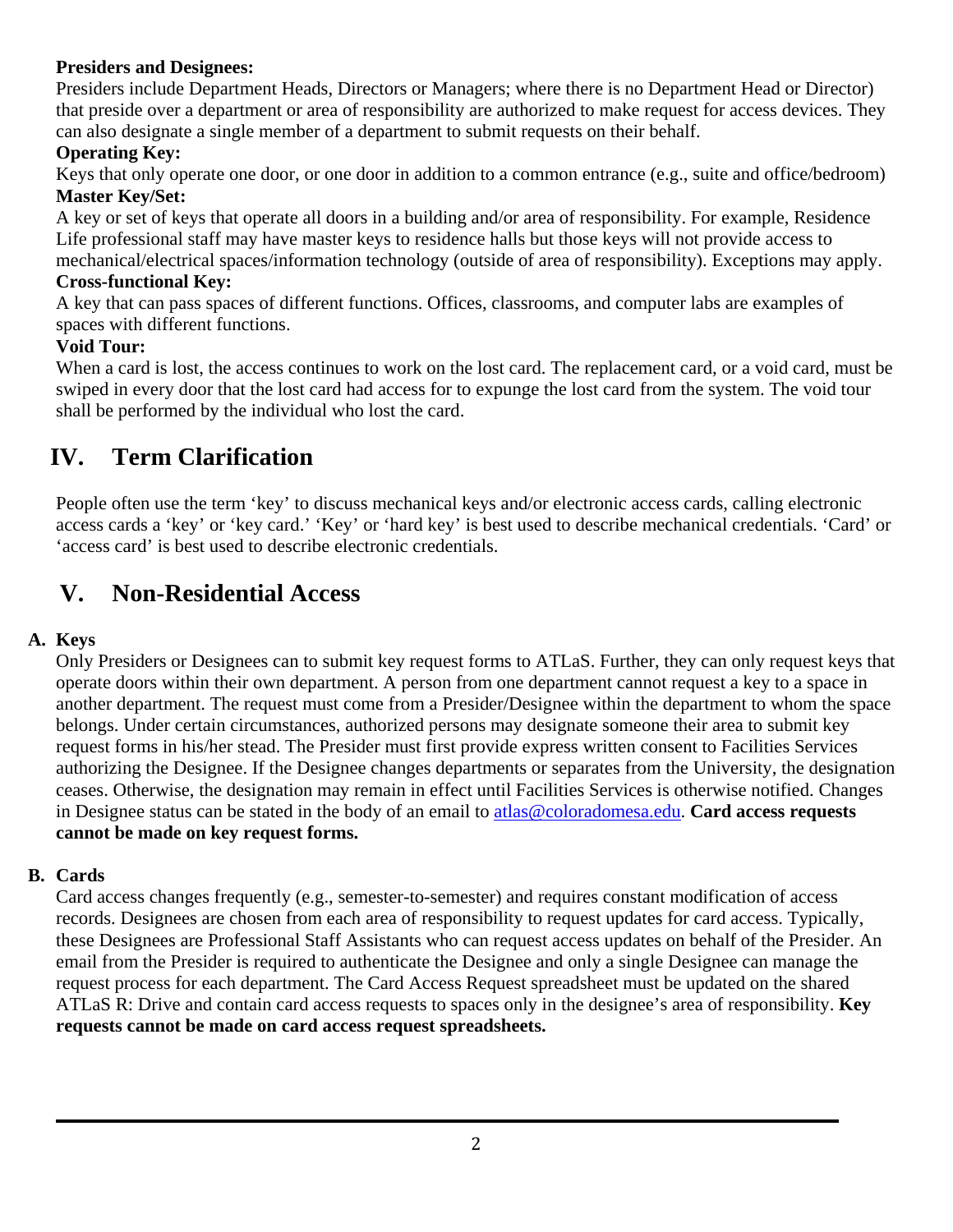#### **C. Procedure**

Following procedure allows Facilities Services to provide the fastest and most accurate service possible. Unauthorized persons requesting any card or key access will be directed back to their respective Presider/Designee. Blank fields on either the Key Request Form or Card Access Request Spreadsheet will delay the procession of the request. ATLaS has a maximum turnaround on requests of one (1) week from the request's submission date. Especially during busy times (e.g., beginning and end of semesters) requests can be expected to take up to one (1) week and requestors should plan accordingly. Lost access credentials are discussed in Section XIII.

### **VI. Residential Access**

#### **A. Keys for Residents**

Residence life professional staff manages the distribution, allocation, and inventory of operating keys to residence hall bedrooms. Residents must go through a key issuance procedure unique to Residence Life before receiving an operating key. Students cannot have master keys/sets issued to them. Resident Assistants (RA) and Residence Life Desk Attendants do have access to operating keys that will allow a locked-out student to regain access to his/her living space. No access request is required as keys are issued based on the room assignment.

#### **B. Keys for Staff**

The Presider/Designee of Residence Life must submit a completed Key Request Form for professional staff requiring new master keys/sets. RAs are provided keys for their personal living space under the same procedure as other residents. RAs cannot have master keys/sets issued to them.

#### **C. Card Access for Residents**

Residence Life professional staff members and senior resident assistants (SRA) have the provision to grant card access to residents. No access request is required as card access is granted based on the room assignment.

#### **D. Card Access for Staff**

The Presider/Designee of Residence life must request master card access for professional staff and RAs ATLaS R: Drive Card Access Request spreadsheet. Residence Life staff does not have the provision to grant master card access.

#### **E. Procedure**

Residence Life maintains its own procedures for internal access requirements for its residents and RAs at the operating key level. Elevated card access levels (like wildcard) must be requested via the ATLaS R: Drive spreadsheet. Lost access credentials are discussed in Section XIII.

### **VII. Responsibility and Accountability**

#### **A. Individuals**

- Must sign for issued access credential (card or key). MavCards require signatures when issued and replaced at the MavCard office in the University Center.
- Must personally pick up MavCards at the MavCard Office in the University Center.
- Must maintain security and care of issued access devices/credentials.
- Must report lost or stolen access devices as soon as possible to their respective department.
- Must personally pick up keys from ATLaS. Presiders or Designees may pick up and return access devices for their department members. If this is the case, persons receiving keys must still sign an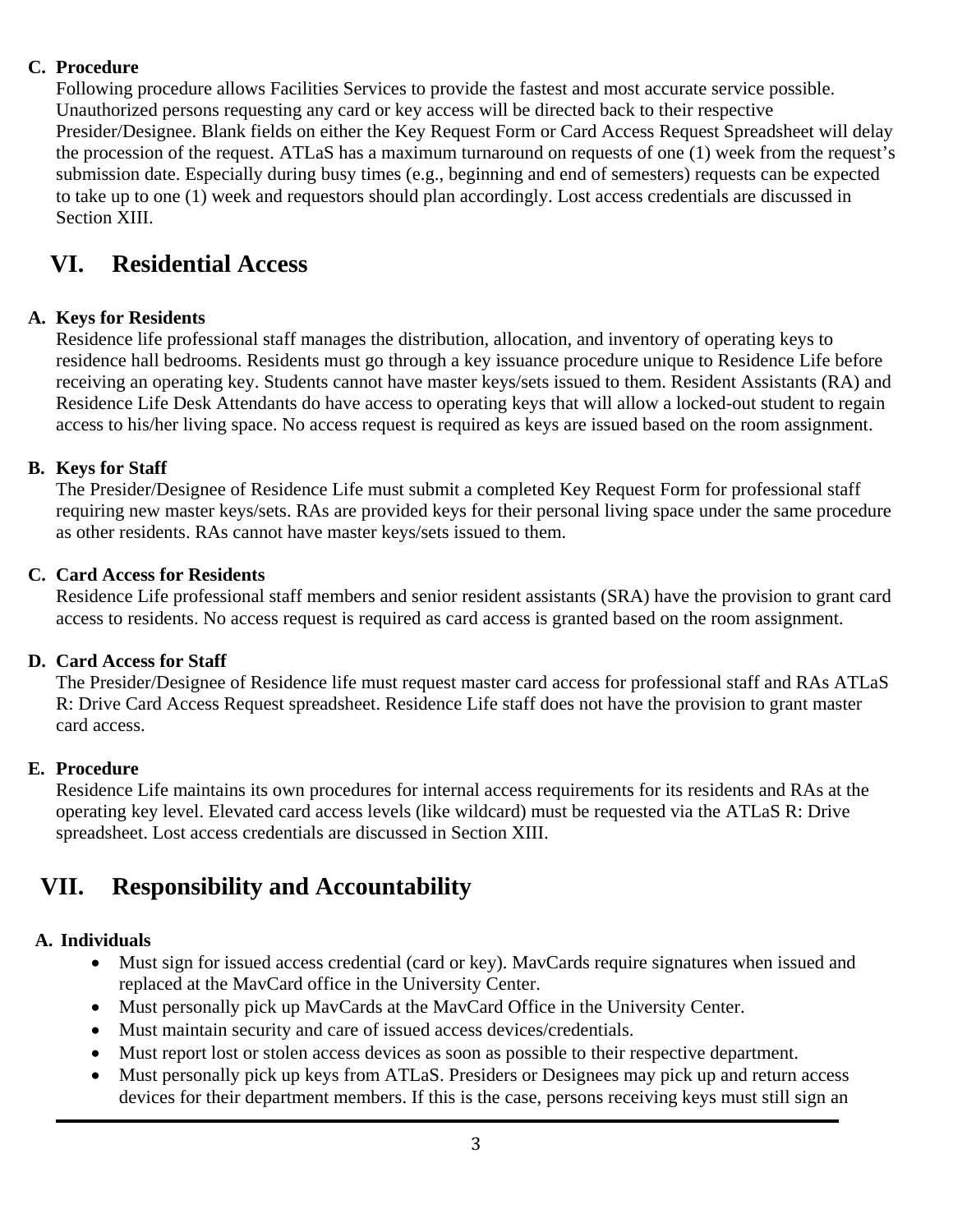Employee Key Agreement and email it to atlas@coloradomesa.edu if signed electronically. Paper Key Agreements can be given to the Designee, who will then return the signed forms to ATLaS. On-campus residents will obtain keys from Residence Life as discussed in section VI of this document.

- Are not allowed to lend out or duplicate any access device issued to them.
- Must personally return all access devices (excluding MayCards) to ATLaS upon separation from the University. Keys should not be sent via campus mail. MavCards must also be cleared of all access at the point of separation. A Designee should not collect keys as it is part of the employee separation process. Local office key management is discussed in Section IX.

#### **B. Departments (excluding Residence Life)**

- Are responsible for all access devices issued to faculty, staff, and students in their area.
- Are responsible for authorizing a Designee to handle keys, forms, and other responsibilities of the department.
- Must utilize the proper Key Request Form and Card Access Request spreadsheet to request keys and card access.
- Must complete a Key Transfer Form when making an intradepartmental transfer and submit to ATLaS. Transfered keys do not need to come back to ATLaS to conduct the transfer. See section IX. MavCards are nontransferable.
- Must report lost or stolen access devices as soon as possible to ATLaS by emailing atlas@coloradomesa.edu so it can conduct risk assessments and mitigation.
- May be financially responsible for the cost of re-key efforts.
- May request door-related or lock upgrades that can be made at the expense of the department.
- Is responsible for advising all separating or transferring employees of their obligation to return CMU access credentials to the appropriate entity prior to leaving the University or department.

#### **C. Facilities Services**

- Establishes and maintains key and card access systems in coordination with campus departments.
- Develops, procures, and programs electronic access configurations for all facilities
- Maintains central access control records and privileges issued to individuals and/or departments.
- Maintains electronic files of all key requests and employee key agreement forms.
- Securely stores all unassigned access devices.
- Controls and issues temporary access devices for contractors, vendors, and other third-party personnel (excluding Residence Life).
- Performs all maintenance, repair, and replacement on locks, doors, and associated hardware except for that being done on a contractual basis. Upgrades can be done by Facilities Services, if department is willing to provide funding for the upgrade (e.g., conversion from mechanical lock to electronic lock).

#### **D. Residence Life**

- Controls and issues key and card access for summer residents and summer conference guests. Professional staff will obtain their key and card access through ATLaS.
- Securely stores all unassigned access devices in respective residence halls.
- Must report lost or stolen access devices as soon as possible to ATLaS by emailing atlas@coloradomesa.edu so it can conduct risk assessments and mitigation.
- Must maintain accurate records.
- May hold residents financially responsible for the cost of re-keys if keys are lost.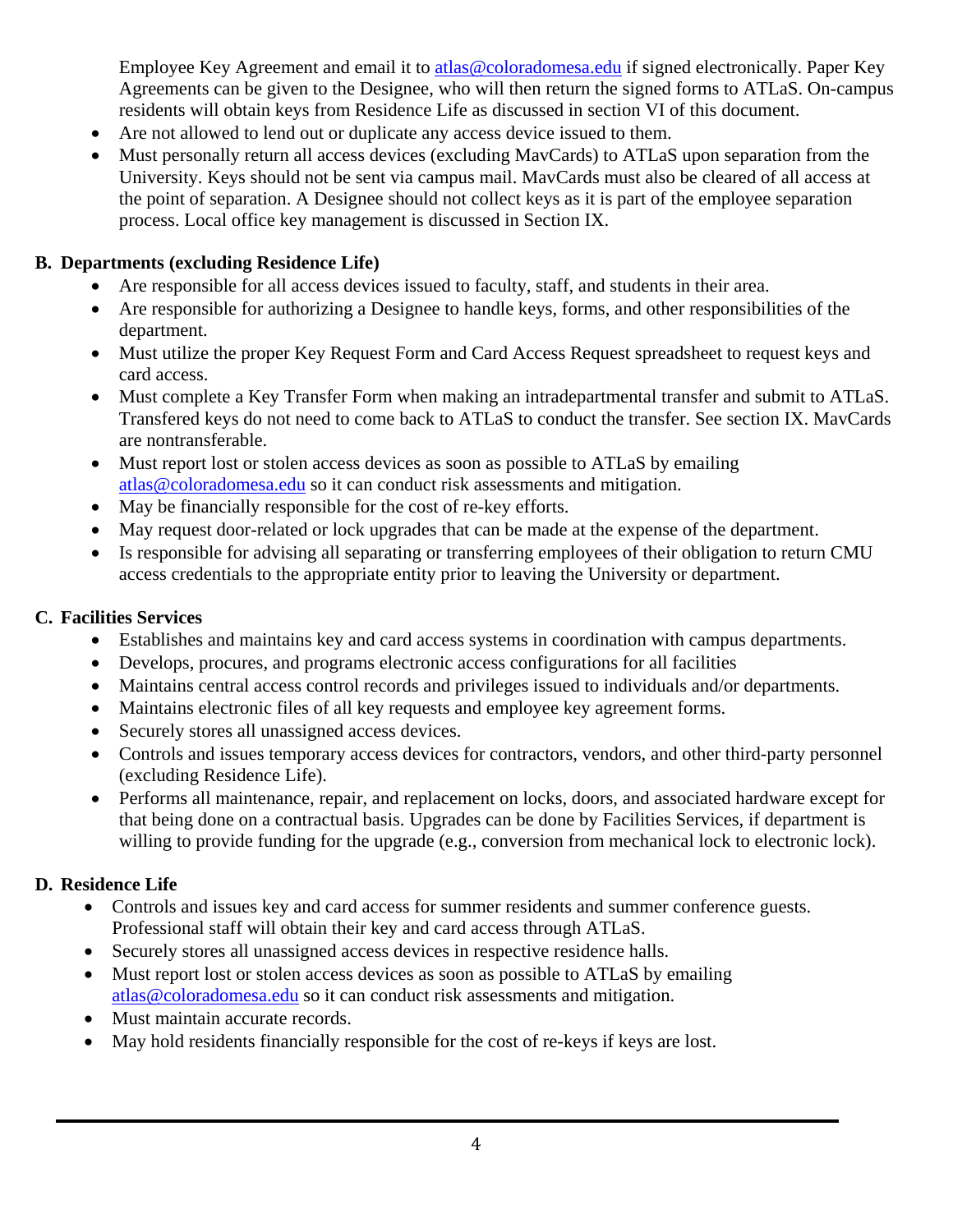### **E. MavCard Office**

- Procures and issues all MavCards for all students and employees of CMU.
- Procures and issues all vendor cards for contracted vendors (e.g., Sodexo) that have agreements allowing use of or access to on-campus areas.
- Securely stores all unassigned MavCards and vendor cards.
- Controls, issues, and maintains records for access cards issued to students, employees, vendors, and other on-campus or off-campus persons with card access needs.

### **F. Contractors/Vendors**

- Are responsible for the security and care of CMU access devices while in their possession.
- May not loan access devices to other persons.
- May not use access devices to enter areas outside of their work zone or job area.
- Must return access devices to ATLaS.
- Must report lost or stolen access devices as soon as possible to ATLaS by emailing atlas@coloradomesa.edu or in person so it can conduct risk assessments and mitigation.
- Are financially responsible for loss or misuse of access devices.

## **VIII. Access Transfers**

**Office keys** can be transferred from one individual to another without bringing them back to ATLaS to make the transfer. Designees are required to fill out a Key Transfer Form and submit it by emailing atlas@coloradomesa.edu. ATLaS will generate the necessary Key Agreement Forms for signing which will be distributed electronically. ATLaS maintains the discretion to approve or deny a key transfer request or elevate the request to the Vice President level depending on the keys being transferred. Individuals separating from CMU must come to ATLaS to have their MavCard cleared of access.

## **IX. Local Office Key Management**

If a department desires to partially control the access devices to its own area, a request must be submitted to ATLaS. The request must state the area of responsibility and the reason the department needs to control its own keys. These requests are not encouraged but are an option. The department must meet appropriate criteria to manage its own keys. The department can only manage office keys. ATLaS will maintain control of crossfunctional keys, sub-master keys, and master keys.

If approval is granted, the department will need to purchase a key box specified by ATLaS to adequately fit, organize, and secure the keys. The key inventory is to be managed and controlled by a single designee. One (1) copy of the lock box key or the combination (emailed) must be given to ATLaS for archival. Key(s) will remain issued and inventoried in Facilities Services' key inventory management system to the person physically possessing the key(s).

All possession changes must be documented in a Key Transfer Form and submitted to ATLaS by emailing atlas@coloradomesa.edu. Possession changes include: transfer from one person to another (Direct), transfer from a person to the secure key box (Return), and transfer from the secure key box to a person (Issue). It is acceptable for a key to sit in transition for up to two (2) weeks while keys transfer between individuals. This would be a Direct transfer instead of filing a Return transfer *and* an Issue transfer. Keys that are anticipated to be in transition for more than two weeks or do not have an expected heir, require a Return transfer. This process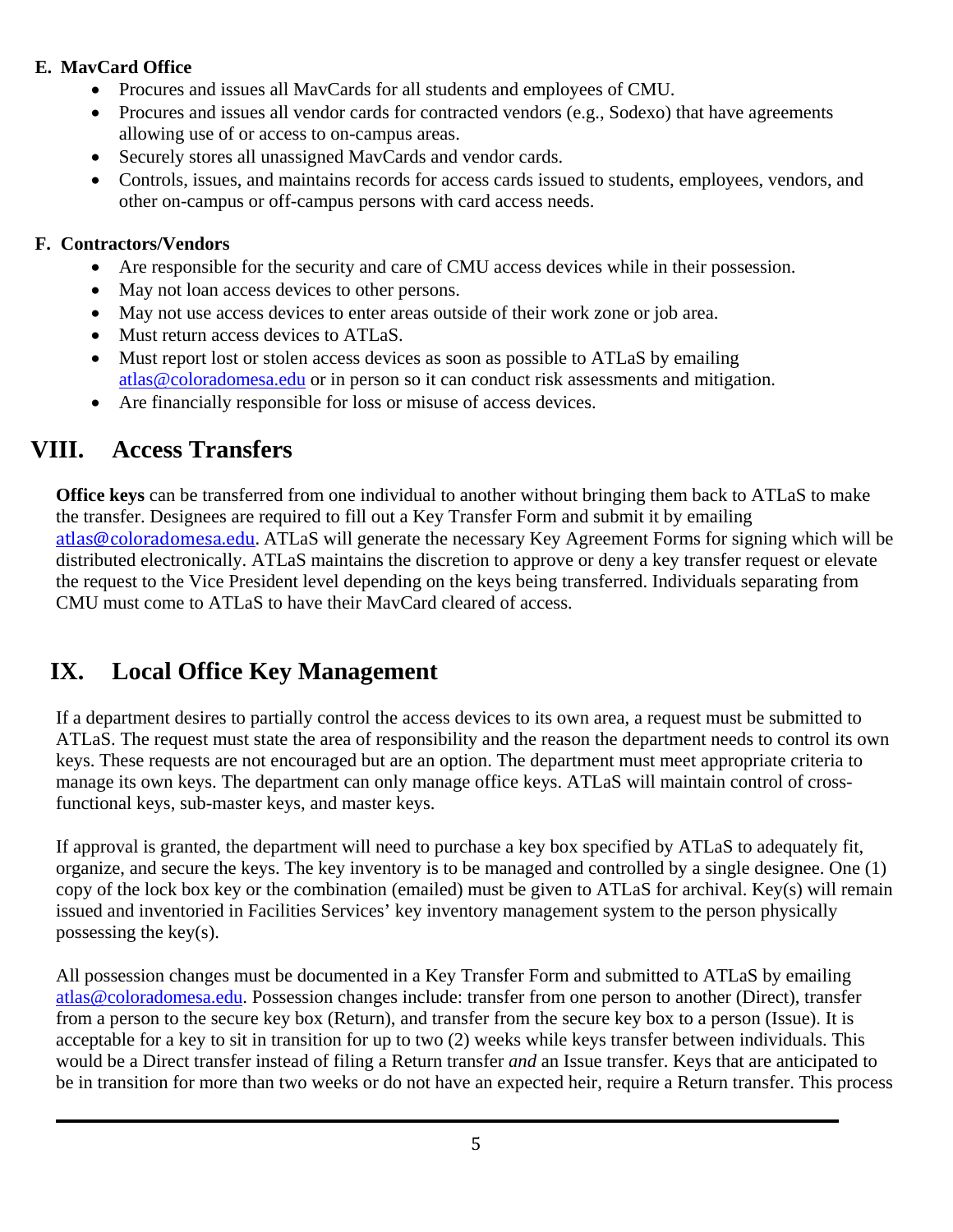helps ATLaS maintain accurate records of where keys are (issued to a person, or sitting in the key box). Separating individuals still need to come to ATLaS to have their MavCard cleared of access.

Annual audits of the key box will be conducted by ATLaS to ensure that records are being kept accurately. Infractions in procedure may result in fines or revocation of the Local Office Key Management privilage.

## **X. Broken/Worn Out Access Credentials**

Access credentials (**not** MavCards) that are broken or worn out can be returned to ATLaS for replacement. The person to whom the credential is issued must bring the damaged access credential. There is no charge for broken or worn out access credentials (excluding MavCards) for non-residential departments or functions. MavCards can only be replaced by the MavCard office. A fee will apply. For MavCard replacements due to work-related wear or damage, the replacement cost of a MavCard can be charged to a department with Presider approval. MavCard replacement forms can be found in the MavCard office or on the ATLaS website. These forms must be signed by the Presider to charge fees to their respective ORG and ACCT. Keys to residential living spaces are to be given to Residence Life for replacement. A fee may apply.

## **XI. Temporary Access**

Temporary access cards (non-residential, non-vendor) will be controlled, issued, and maintained by ATLaS. Short-term contractors and other outside (academic or non-academic) entities may be granted access to complete work on campus. A Temporary Access Request Form must be completed and signed by the Manager of Life Safety and the party receiving temporary access. Temporary access will only be granted to outside entities after a successful background investigation. ATLaS can provide temporary access to any space on campus; exclusions apply.

## **XII. Duplicating Credentials and Changing Hardware**

Colorado Mesa University prohibits the removal/installation of any locking mechanism on University property. CMU also prohibits the duplication of any CMU access credential by anyone other than ATLaS. Only employees of CMU Facilities Services may remove or change door locks. Departments will be held financially responsible for the resolution of any unauthorized changes undertaken by staff or faculty. MavCards cannot be copied or reproduced. This includes any portion of the information on or within the card. Criminal charges may apply.

### **XIII. Lost/Stolen Access Credentials**

Employees must report all lost or stolen access credentials as soon as possible to their respective departments. Departments must then report lost or stolen access devices as soon as possible to ATLaS by emailing atlas@coloradomesa.edu so it can conduct risk assessments and mitigation. Students must report lost or stolen access devices to the authority that originally issued the access credential. Campus residents must report lost or stolen keys to Residence Life. The department will incur the charges for re-keys or reprogramming efforts. Charges will commensurate with the number of re-keys required to displace lost key(s), which is processed by the budget office. It is then at the department's discretion to charge the employee or student for the loss.